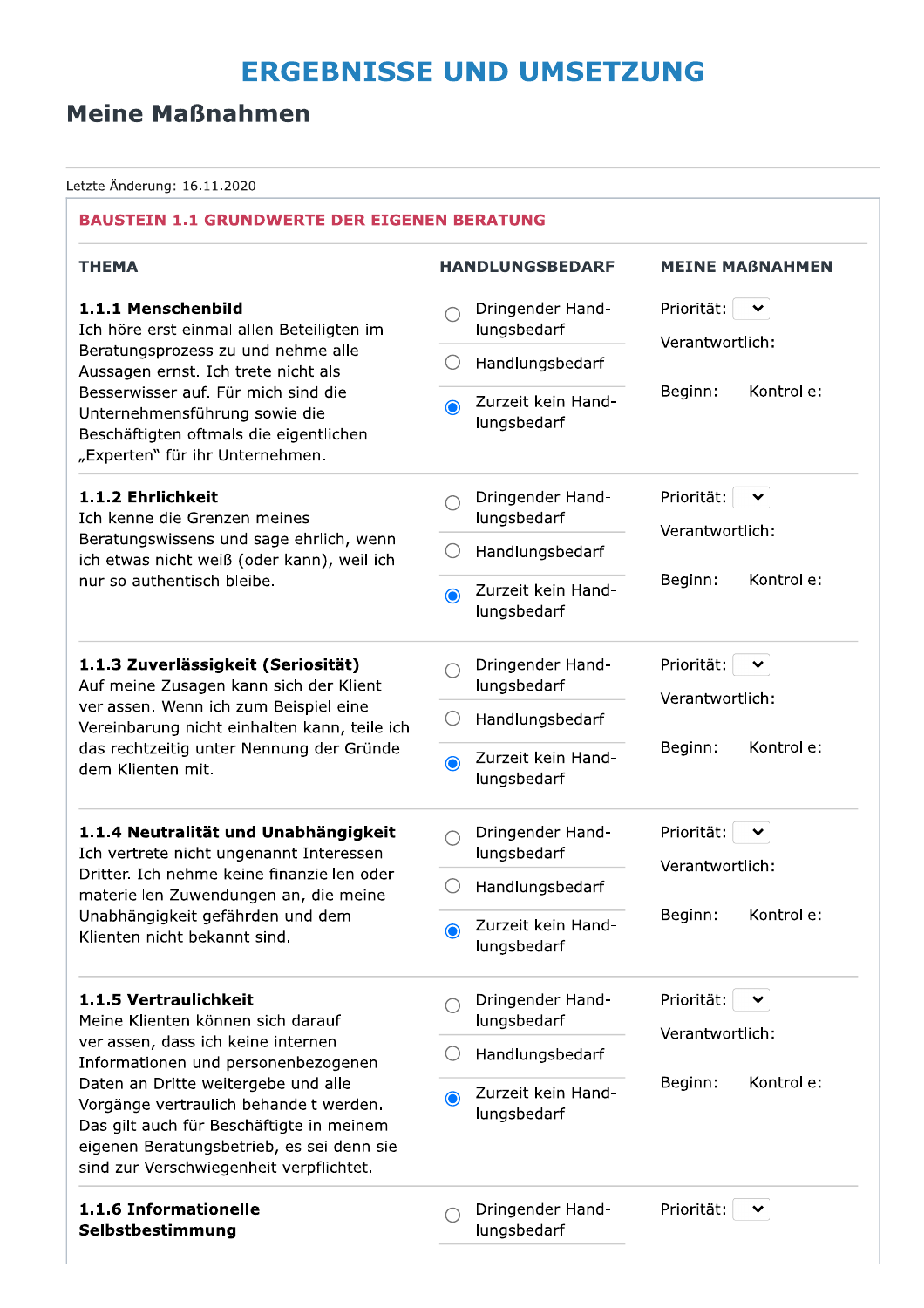| Ich achte und garantiere Datensicherheit                                                                                                                                                                                                      |           | Handlungsbedarf                   | Verantwortlich:                    |
|-----------------------------------------------------------------------------------------------------------------------------------------------------------------------------------------------------------------------------------------------|-----------|-----------------------------------|------------------------------------|
| und Datenschutz sowie die Nutzungsrechte<br>von Daten (Datensouveränität).                                                                                                                                                                    | $\bullet$ | Zurzeit kein Hand-<br>lungsbedarf | Kontrolle:<br>Beginn:              |
| 1.1.7 Hilfe zur Selbsthilfe<br>Ich erarbeite gemeinsam mit dem Klienten                                                                                                                                                                       |           | Dringender Hand-<br>lungsbedarf   | Priorität:<br>Verantwortlich:      |
| unternehmensspezifische Lösungen und<br>präsentiere keine fertigen Lösungen "von                                                                                                                                                              |           | Handlungsbedarf                   |                                    |
| der Stange".                                                                                                                                                                                                                                  | $\bullet$ | Zurzeit kein Hand-<br>lungsbedarf | Kontrolle:<br>Beginn:              |
| 1.1.8 Eigenverantwortlich<br>Ich arbeite grundsätzlich                                                                                                                                                                                        |           | Dringender Hand-<br>lungsbedarf   | Priorität:<br>Verantwortlich:      |
| eigenverantwortlich und akzeptiere keine<br>Einschränkung meiner Unabhängigkeit                                                                                                                                                               |           | Handlungsbedarf                   |                                    |
| durch Erwartungen und/oder Leistungen<br>Dritter. Bei geförderter Beratung akzeptiere<br>und befolge ich die Förderbedingungen.                                                                                                               | $\bullet$ | Zurzeit kein Hand-<br>lungsbedarf | Kontrolle:<br>Beginn:              |
| 1.1.9 Glaubwürdigkeit<br>Ich verspreche nur das, was ich halten<br>kann. Ich mache die Grenzen meiner<br>Leistung schon zu Beginn des<br>Beratungsprozesses deutlich und weise<br>darauf hin, wenn sich eine Beratung nicht<br>lohnen sollte. |           | Dringender Hand-<br>lungsbedarf   | Priorität:<br>Verantwortlich:      |
|                                                                                                                                                                                                                                               |           | Handlungsbedarf                   |                                    |
|                                                                                                                                                                                                                                               | ◉         | Zurzeit kein Hand-<br>lungsbedarf | Kontrolle:<br>Beginn:              |
| 1.1.10 Verantwortung<br>Ich übernehme Verantwortung für meine                                                                                                                                                                                 |           | Dringender Hand-<br>lungsbedarf   | Priorität:                         |
| Empfehlungen, Aktivitäten und die daraus<br>resultierenden Folgen.                                                                                                                                                                            |           | Handlungsbedarf                   | Verantwortlich:                    |
|                                                                                                                                                                                                                                               | $\bullet$ | Zurzeit kein Hand-<br>lungsbedarf | Kontrolle:<br>Beginn:              |
| 1.1.11 Rechtskonformität<br>Grundlage für meine Beratung sind die                                                                                                                                                                             |           | Dringender Hand-<br>lungsbedarf   | Priorität:<br>丷<br>Verantwortlich: |
| Gesetze, rechtlichen Bestimmungen,<br>Normen und Standards, die für die                                                                                                                                                                       |           | Handlungsbedarf                   |                                    |
| Beratung gültig sind. Ich handele so, dass<br>ich den Berufsstand nicht in Misskredit<br>bringen könnte.                                                                                                                                      | $\bullet$ | Zurzeit kein Hand-<br>lungsbedarf | Kontrolle:<br>Beginn:              |
| 1.1.12 Interessenskollision<br>Ich berate keinen Klienten und - in                                                                                                                                                                            |           | Dringender Hand-<br>lungsbedarf   | Priorität:<br>丷<br>Verantwortlich: |
| derselben Sache - einen anderen mit<br>widerstreitenden Interessen.                                                                                                                                                                           |           | Handlungsbedarf                   |                                    |
|                                                                                                                                                                                                                                               | $\bullet$ | Zurzeit kein Hand-<br>lungsbedarf | Kontrolle:<br>Beginn:              |
| 1.1.13 Honorargestaltung<br>Um meine Beratungsqualität und die der                                                                                                                                                                            |           | Dringender Hand-<br>lungsbedarf   | Priorität:<br>丷<br>Verantwortlich: |
| Branche abzusichern, beteilige ich mich<br>nicht am Billigpreiswettbewerb. Ich                                                                                                                                                                |           | Handlungsbedarf                   |                                    |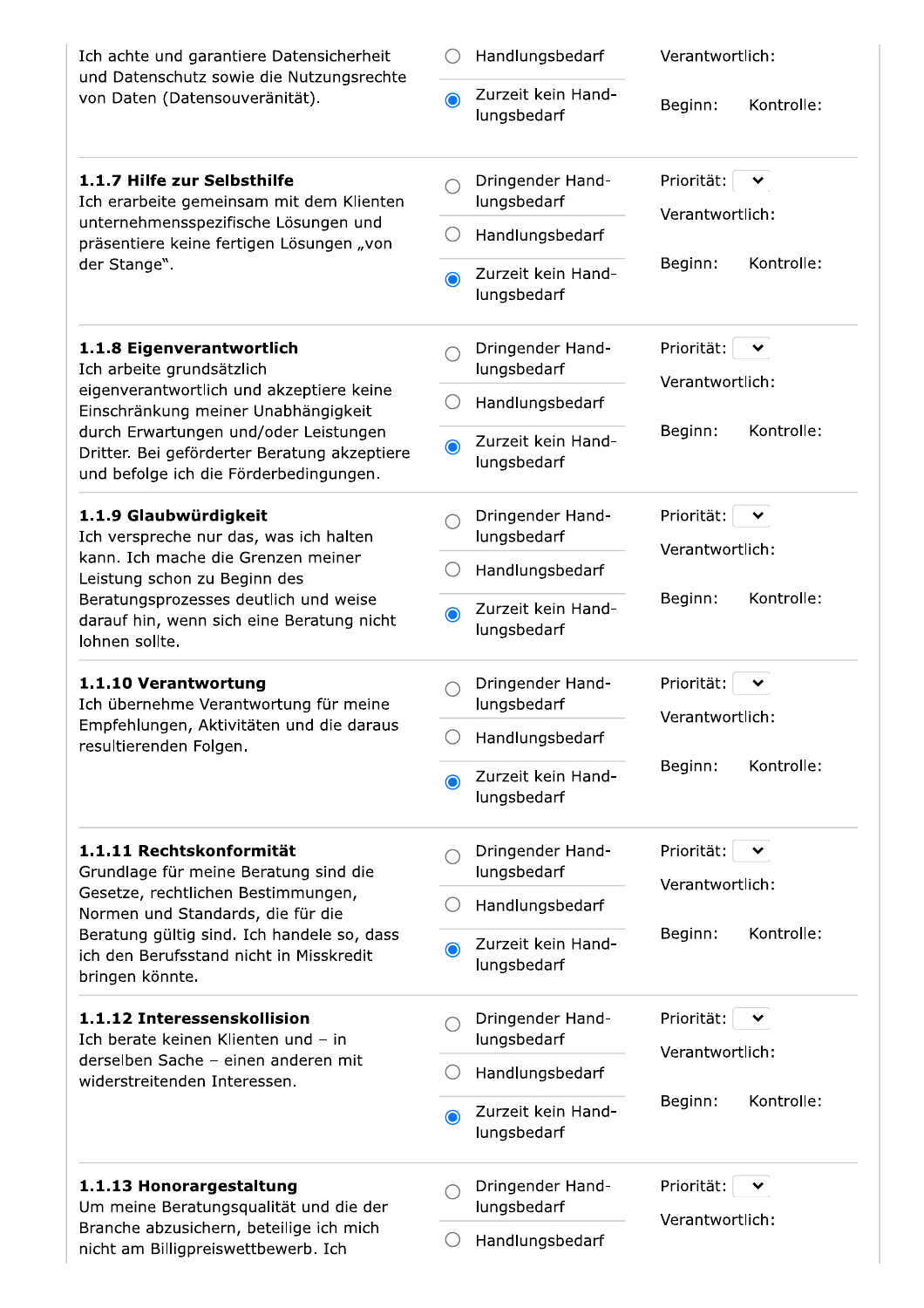Beginn:

#### **BAUSTEIN 1.2 SELBSTVERSTÄNDNIS DER EIGENEN BERATUNG THEMA HANDLUNGSBEDARF MEINE MABNAHMEN** 1.2.1 Leitbild Dringender Hand-Priorität:  $\vee$  $\cap$ Meine Beratung folgt einem Leitbild. Das lungsbedarf Verantwortlich: meinem Beratungsansatz zugrunde  $\bigcirc$  Handlungsbedarf liegende Leitbild und mein damit verbundenes Selbstverständnis sind mir Beginn: Kontrolle: Zurzeit kein Hand-∩ bewusst und ich kann es verständlich lungsbedarf erläutern. 1.2.2 Rollenverständnis Dringender Hand-Priorität:  $\blacktriangleright$  $\bigcap$ BeraterInnen übernehmen im lungsbedarf Verantwortlich: Beratungsprozess Rollen. Ich reflektieren  $\bigcirc$  Handlungsbedarf die von mir eingenommenen Rollen und Kontrolle: kann sie beschreiben. Beginn: Zurzeit kein Handlungsbedarf 1.2.3 Vielfalt Dringender Hand-Priorität:  $\checkmark$  $\bigcap$ In meiner Beratung achte ich auf lungsbedarf Verantwortlich: Meinungsvielfalt und Gleichheit. Ich  $\bigcirc$  Handlungsbedarf diskriminiere niemanden hinsichtlich Beginn: Kontrolle: Lebensalter, Geschlecht, sexueller Zurzeit kein Hand-Orientierung/Identität, Behinderung lungsbedarf (physische und/oder psychische Fähigkeiten), ethnischer Herkunft sowie Nationalität, Religion und Weltanschauung. 1.2.4 Respekt Dringender Hand-Priorität:  $\checkmark$  $\bigcap$ Ich schaffe während meiner Beratung eine lungsbedarf Verantwortlich: Atmosphäre, die auf Respekt,  $\bigcirc$  Handlungsbedarf Wertschätzung und Transparenz basiert auch um ein Vertrauensklima zum Klienten Beginn: Kontrolle: Zurzeit kein Hand- $\odot$ entstehen zu lassen. lungsbedarf 1.2.5 Erfolgsverständnis der Beratung Dringender Hand-Priorität:  $\checkmark$  $\bigcap$ Eine gelungene Beratung ist für mich eine lungsbedarf Verantwortlich: Beratung, die für den Klienten einen  $\bigcirc$  Handlungsbedarf optimalen und erreichbaren Nutzen hat, Kontrolle: Beginn: weil sie ihm geholfen hat, eigene Zurzeit kein Hand- $\odot$ Entscheidungen besser zu treffen und lungsbedarf zielgerichtet umzusetzen (Klientenzufriedenheit). 1.2.6 Ergebnisorientierung Dringender Hand-Priorität:  $\vee$  $\bigcap$ lungsbedarf Verantwortlich:

 $\bigcirc$  Handlungsbedarf

Beginn:

Kontrolle:

Ich entwickle gemeinsam mit dem Klienten eine klare Vorstellung davon, was durch die von mir angebotene Beratungsarbeit bzw. -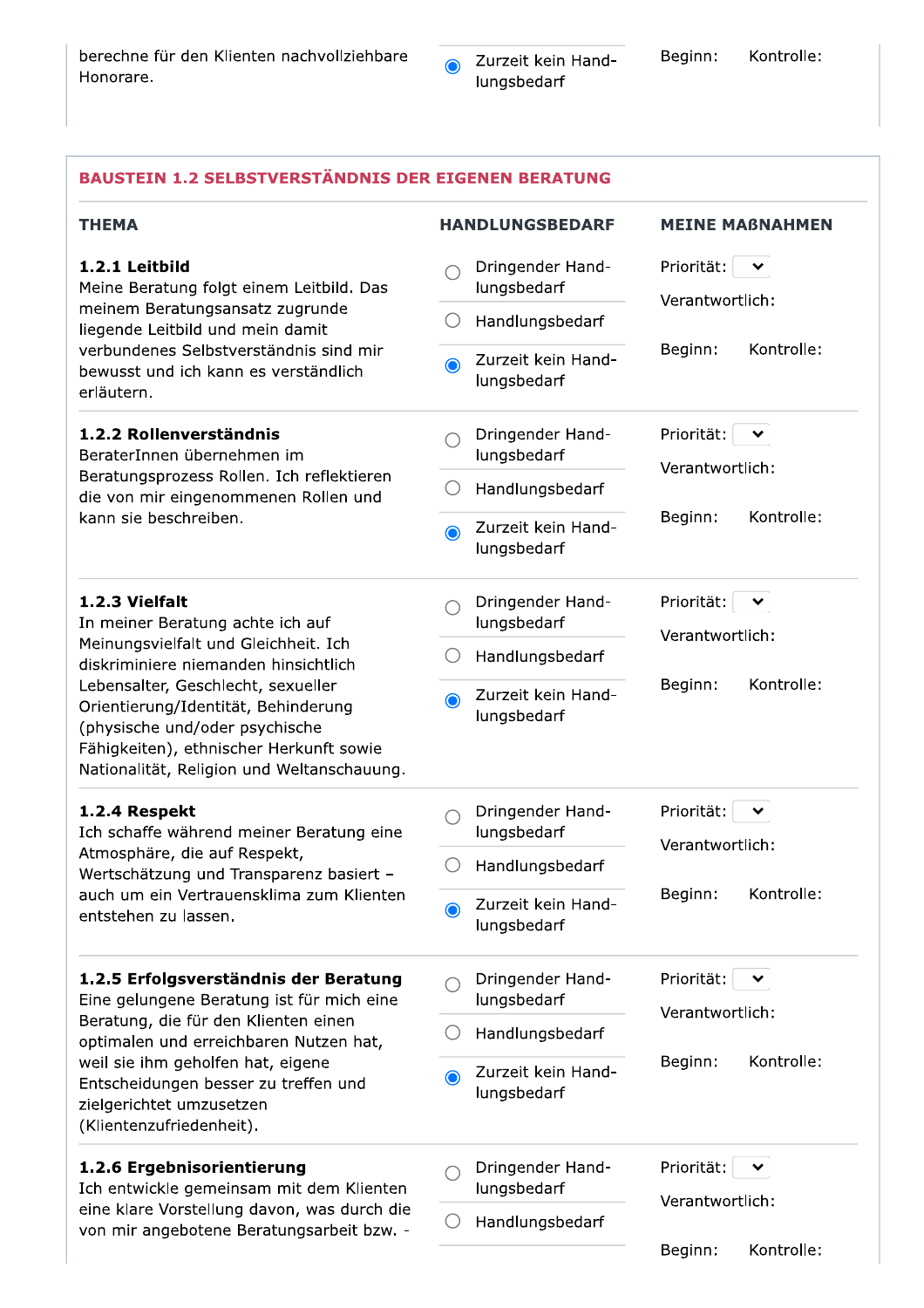| leistung erreicht werden kann aber auch wo<br>die Grenzen sind.                                                                                                               | $\odot$   | Zurzeit kein Hand-<br>lungsbedarf |                                               |
|-------------------------------------------------------------------------------------------------------------------------------------------------------------------------------|-----------|-----------------------------------|-----------------------------------------------|
| 1.2.7 Transparenz<br>Ich erkläre transparent und verständlich                                                                                                                 |           | Dringender Hand-<br>lungsbedarf   | Priorität:<br>╰<br>Verantwortlich:            |
| meine Vorgehensweise und stimme sie mit<br>dem Klienten ab. Dazu gehört auch, sich<br>über (Berater- und Klienten-) Rollen und<br>Prozesse zu verständigen und sie zu klären. |           | Handlungsbedarf                   |                                               |
|                                                                                                                                                                               | $\bullet$ | Zurzeit kein Hand-<br>lungsbedarf | Kontrolle:<br>Beginn:                         |
| 1.2.8 Prozess- und Systemorientiert<br>Ich betrachte die Ursachen von                                                                                                         |           | Dringender Hand-<br>lungsbedarf   | Priorität:<br>丷<br>Verantwortlich:            |
| Gestaltungsproblemen nicht monokausal,<br>sondern systemisch und prozessorientiert,                                                                                           |           | Handlungsbedarf                   |                                               |
| um gemeinsam mit den Klienten<br>wirkungsvolle Lösungen zu finden.                                                                                                            | $\bullet$ | Zurzeit kein Hand-<br>lungsbedarf | Kontrolle:<br>Beginn:                         |
| 1.2.9 Zukunftsfähigkeit<br>Ich achte darauf, dass im Beratungsprozess<br>die Chancen und Gefahren beim Klienten<br>systematisch betrachtet und berücksichtigt                 | ( )       | Dringender Hand-<br>lungsbedarf   | Priorität:<br>丷<br>Verantwortlich:            |
|                                                                                                                                                                               |           | Handlungsbedarf                   |                                               |
| werden und dass kontinuierlich<br>entsprechende Verbesserungs- und<br>Innovationsprozesse eingeleitet werden.                                                                 | $\bullet$ | Zurzeit kein Hand-<br>lungsbedarf | Kontrolle:<br>Beginn:                         |
| 1.2.10 Kundenorientierung<br>Bei der Problemlösung denke ich aus der                                                                                                          |           | Dringender Hand-<br>lungsbedarf   | Priorität:<br>Verantwortlich:                 |
| Perspektive des Klienten, ohne die<br>Unabhängigkeit meines Denkens                                                                                                           |           | Handlungsbedarf                   |                                               |
| aufzugeben (Spannungsverhältnis von Nähe<br>und Distanz wahren).                                                                                                              | $\bullet$ | Zurzeit kein Hand-<br>lungsbedarf | Kontrolle:<br>Beginn:                         |
| 1.2.11 Budgetverlässlichkeit<br>Ohne vorherige Abstimmung mit dem                                                                                                             |           | Dringender Hand-<br>lungsbedarf   | Priorität:<br>$\checkmark$<br>Verantwortlich: |
| Auftraggeber überschreite ich grundsätzlich<br>nicht den vereinbarten Kostenrahmen                                                                                            |           | Handlungsbedarf                   |                                               |
| (Festpreis, Budgetrahmen).                                                                                                                                                    | $\bullet$ | Zurzeit kein Hand-<br>lungsbedarf | Kontrolle:<br>Beginn:                         |

#### **BAUSTEIN 1.3 ANSPRUCH AN MEINE BERATUNG**

### **THEMA**

#### 1.3.1 Grundverständnis

Ich fördere ganzheitlich menschengerechte, nachhaltige und produktive sowie wirtschaftliche Prozesse beim Klienten.

**HANDLUNGSBEDARF** 

lungsbedarf

 $\bigcirc$  Handlungsbedarf

lungsbedarf

 $\bullet$ 

Zurzeit kein Hand-

 $\bigcirc$  Dringender Hand-

#### **MEINE MAßNAHMEN**

Priorität:  $\boxed{\smile}$ 

Verantwortlich:

Beginn: Kontrolle: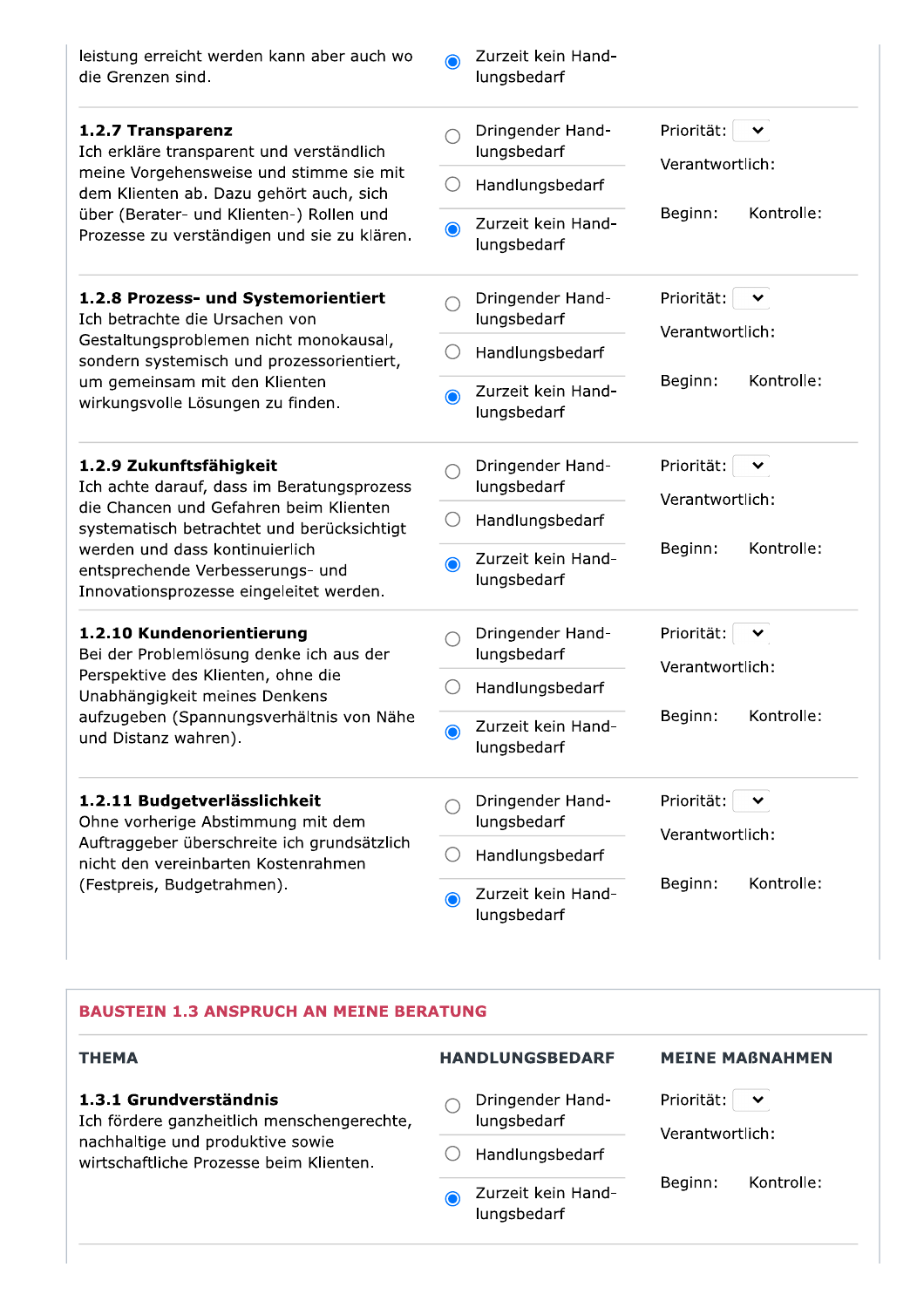| 1.3.2 Beteiligung<br>Ich unterstütze eine Grundeinstellung beim<br>Klienten, in der Führungskräfte und<br>Beschäftigte beteiligt werden. Ich decke<br>problematische Spannungsfelder,<br>Machtverhältnisse, Konflikte und<br>Abhängigkeiten auf. | ()<br>$\bigcirc$ | Dringender Hand-<br>lungsbedarf<br>Handlungsbedarf<br>Zurzeit kein Hand-<br>lungsbedarf | Priorität:<br>Verantwortlich:<br>Kontrolle:<br>Beginn: |
|--------------------------------------------------------------------------------------------------------------------------------------------------------------------------------------------------------------------------------------------------|------------------|-----------------------------------------------------------------------------------------|--------------------------------------------------------|
| 1.3.3 Sicherheit, Gesundheit,<br><b>Umweltschutz</b><br>Ich fördere sichere, gesundheitsgerechte<br>und nachhaltige Arbeitsbedingungen sowie<br>Prozesse beim Klienten, damit die<br>Menschen zufrieden und leistungsbereit<br>arbeiten.         |                  | Dringender Hand-<br>lungsbedarf<br>Handlungsbedarf                                      | Priorität:<br>$\checkmark$<br>Verantwortlich:          |
|                                                                                                                                                                                                                                                  | $\bigcirc$       | Zurzeit kein Hand-<br>lungsbedarf                                                       | Kontrolle:<br>Beginn:                                  |
| 1.3.4 Gesellschaftliche Verantwortung<br>Ich nehme meine gesellschaftliche                                                                                                                                                                       |                  | Dringender Hand-<br>lungsbedarf                                                         | Priorität:<br>$\checkmark$<br>Verantwortlich:          |
| Verantwortung wahr, indem ich das<br>Engagement für die Zivilgesellschaft, für                                                                                                                                                                   |                  | Handlungsbedarf                                                                         |                                                        |
| mittelständische Unternehmen, für<br>nachhaltiges und gesundheitsgerechtes<br>Verhalten sowie für ein tolerantes<br>Miteinander und ein demokratisches<br>Bewusstsein fördere und stärke.                                                        | $\bullet$        | Zurzeit kein Hand-<br>lungsbedarf                                                       | Beginn:<br>Kontrolle:                                  |
| 1.3.5 Seriöse Geschäftsführung<br>Ich führe mein Beratungsunternehmen                                                                                                                                                                            |                  | Dringender Hand-<br>lungsbedarf                                                         | Priorität:<br>Verantwortlich:                          |
| nach dem Grundsatz ordnungsgemäßer<br>Geschäftsführung (wie Planungs- und                                                                                                                                                                        | ( )              | Handlungsbedarf                                                                         |                                                        |
| Kontrollsystem, Risikobewertung,<br>Qualitätssicherung, ökonomische<br>Zweckmäßigkeit, sozial-ethische<br>Zuträglichkeit). Ich betreibe eine seriöse<br>Werbung.                                                                                 | $\odot$          | Zurzeit kein Hand-<br>lungsbedarf                                                       | Kontrolle:<br>Beginn:                                  |

#### **BAUSTEIN 1.4 GRUNDLAGEN MEINER BERATUNG**

| <b>THEMA</b>                                                                                                                                                                                                             | <b>HANDLUNGSBEDARF</b>            |                                               | <b>MEINE MABNAHMEN</b> |
|--------------------------------------------------------------------------------------------------------------------------------------------------------------------------------------------------------------------------|-----------------------------------|-----------------------------------------------|------------------------|
| 1.4.1 Beratungsschwerpunkte<br>Meine Kompetenzfelder sind konkret<br>schriftlich formuliert und ratsuchenden.<br>Unternehmen zugänglich (zum Beispiel<br>Fachkenntnisse, Branchenkenntnisse,<br>methodische Kenntnisse). | Dringender Hand-<br>lungsbedarf   | Priorität:<br>Verantwortlich:                 | $\checkmark$           |
|                                                                                                                                                                                                                          | Handlungsbedarf                   |                                               |                        |
|                                                                                                                                                                                                                          | Zurzeit kein Hand-<br>lungsbedarf | Kontrolle:<br>Beginn:                         |                        |
| 1.4.2 Eignung<br>Ich übernehme nur Aufträge, wenn ich über<br>die dafür erforderlichen Kompetenzen<br>(Fähigkeiten, Kenntnisse, Erfahrungen) und                                                                         | Dringender Hand-<br>lungsbedarf   | Priorität:<br>$\checkmark$<br>Verantwortlich: |                        |
|                                                                                                                                                                                                                          | Handlungsbedarf                   |                                               |                        |
| die zur Bearbeitung erforderliche Zeit<br>verfüge. Ich nehme Aufträge nur an, wenn<br>meine Arbeit Vorteile bzw. einen klaren                                                                                            | Zurzeit kein Hand-<br>lungsbedarf | Beginn:                                       | Kontrolle:             |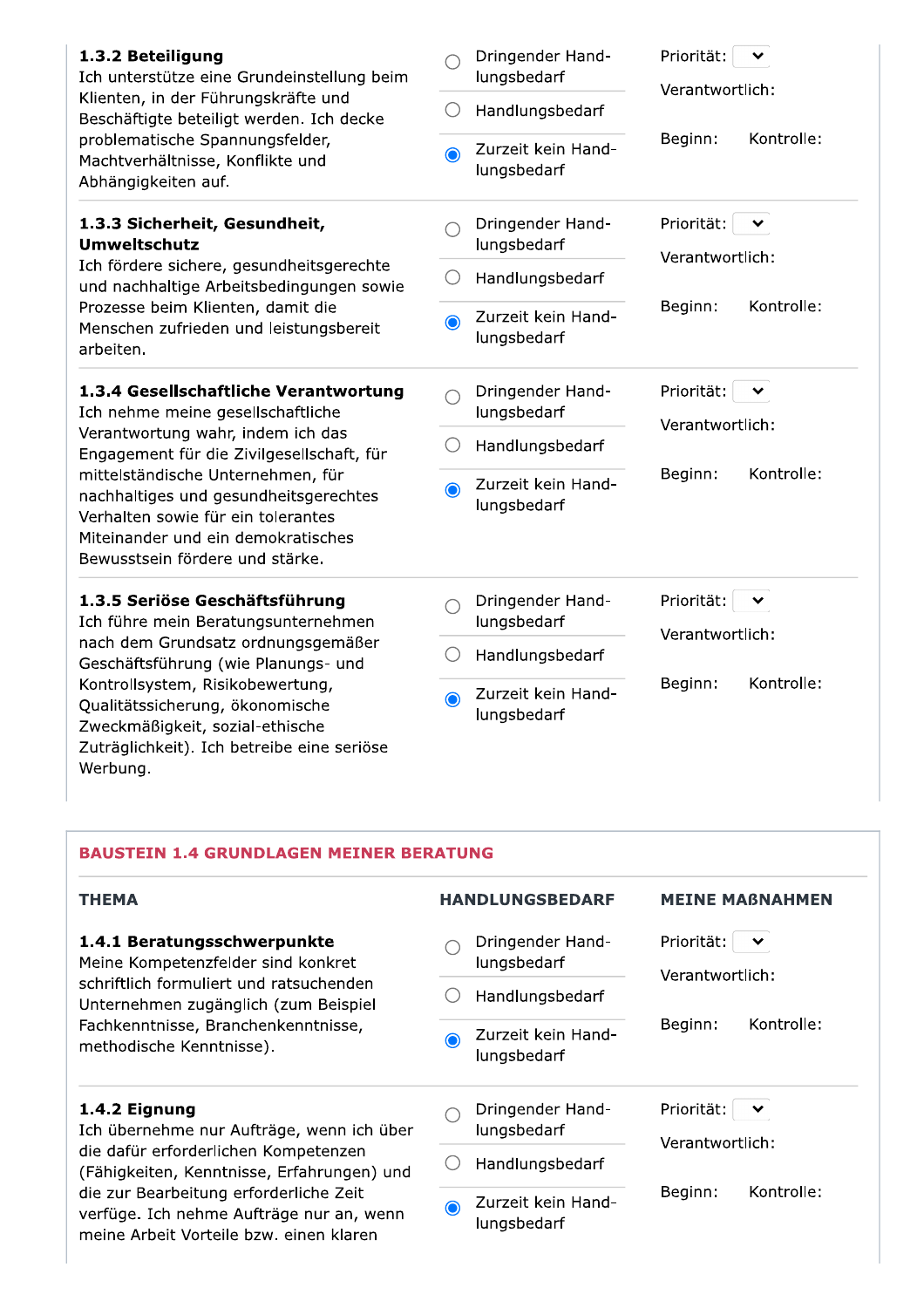Nutzen ("Wohlberatenheit") für den Klienten bringt.

|                       | Dringender Hand-<br>lungsbedarf   | Priorität:<br>丷<br>Verantwortlich:            |
|-----------------------|-----------------------------------|-----------------------------------------------|
| O                     | Handlungsbedarf                   |                                               |
| $\bullet$             | Zurzeit kein Hand-<br>lungsbedarf | Kontrolle:<br>Beginn:                         |
|                       | Dringender Hand-<br>lungsbedarf   | Priorität:<br>Verantwortlich:                 |
|                       | Handlungsbedarf                   |                                               |
| $\bullet$             | Zurzeit kein Hand-<br>lungsbedarf | Kontrolle:<br>Beginn:                         |
|                       | Dringender Hand-<br>lungsbedarf   | Priorität:<br>$\checkmark$<br>Verantwortlich: |
|                       | Handlungsbedarf                   |                                               |
| $\bullet$             | Zurzeit kein Hand-<br>lungsbedarf | Kontrolle:<br>Beginn:                         |
|                       | Dringender Hand-<br>lungsbedarf   | Priorität: $1 \vee$<br>Verantwortlich:        |
| $\mathbf{\copyright}$ | Handlungsbedarf                   |                                               |
|                       | Zurzeit kein Hand-<br>lungsbedarf | Beginn:<br>Kontrolle:                         |
|                       | Dringender Hand-<br>lungsbedarf   | Priorität:<br>$\checkmark$<br>Verantwortlich: |
| ( )                   | Handlungsbedarf                   |                                               |
|                       | Zurzeit kein Hand-                | Kontrolle:<br>Beginn:                         |
|                       |                                   |                                               |

#### **BAUSTEIN 1.5 KOOPERATION**

#### **THEMA**

### 1.5.1 Einbindung von Kollegen

Bei der Auftragsklärung und im laufenden Beratungsprozess prüfe ich, wie sinnvoll und angemessen eine fachübergreifende

### **HANDLUNGSBEDARF**

**MEINE MAßNAHMEN** 

- Dringender Hand- $\bigcap$ lungsbedarf
- $\bigcirc$  Handlungsbedarf
- Verantwortlich:

Priorität:  $\boxed{\smile}$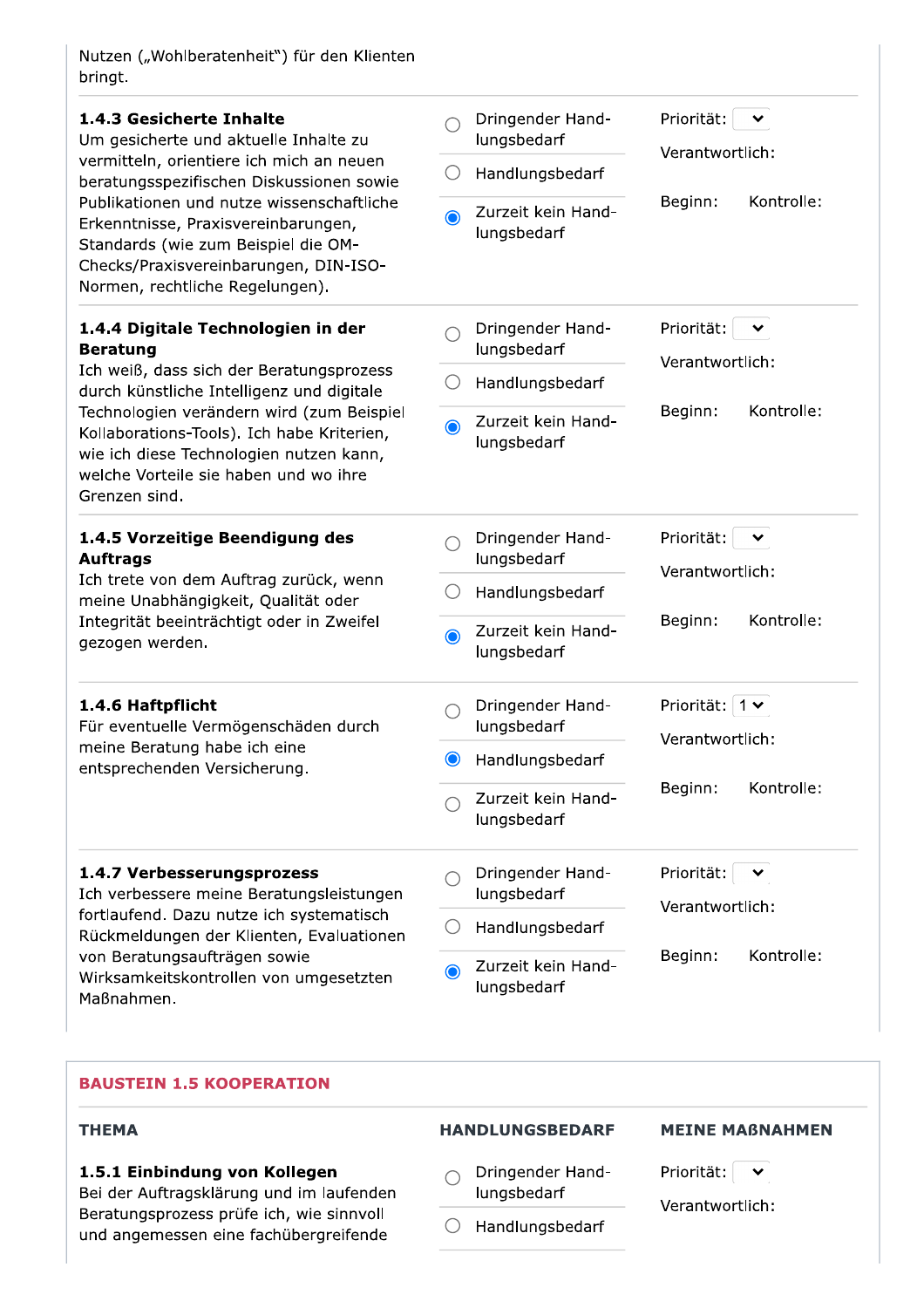| Zusammenarbeit mit anderen Beratenden<br>für den Klienten ist.                                                                                                                                                | ∩       | Zurzeit kein Hand-<br>lungsbedarf | Beginn:                                       | Kontrolle: |
|---------------------------------------------------------------------------------------------------------------------------------------------------------------------------------------------------------------|---------|-----------------------------------|-----------------------------------------------|------------|
| 1.5.2 Ergänzende Beratungsangebote<br>einbinden<br>Um meinen Klienten zusätzlichen Mehrwert<br>zu verschaffen und zu binden, weise ich                                                                        |         | Dringender Hand-<br>lungsbedarf   | Priorität:<br>Verantwortlich:                 | 丷          |
|                                                                                                                                                                                                               |         | Handlungsbedarf                   |                                               |            |
| auch auf Beratungsleistungen ohne<br>Zusatzkosten hin wie zum Beispiel<br>Beratungsangebote der Kammern, der<br>Unfallversicherungsträger, der<br>Krankenkassen, der Arbeitsagenturen,<br>Rentenversicherung. | O       | Zurzeit kein Hand-<br>lungsbedarf | Beginn:                                       | Kontrolle: |
| 1.5.3 Erfahrungsaustausch<br>Ich nutze Erfahrungsaustausch mit anderen<br>Kollegen zur Weiterbildung und zur eigenen<br>Reflexion (zum Beispiel gemeinsame                                                    |         | Dringender Hand-<br>lungsbedarf   | Priorität:<br>$\checkmark$<br>Verantwortlich: |            |
|                                                                                                                                                                                                               |         | Handlungsbedarf                   |                                               |            |
| Workshops, Austauschtreffen, kollegiale<br>Supervision oder kollegiale Fallberatung).                                                                                                                         | $\odot$ | Zurzeit kein Hand-<br>lungsbedarf | Beginn:                                       | Kontrolle: |

# **BAUSTEIN 2.1 VORBEREITUNG DES AUFTRAGES**

| <b>THEMA</b>                                                                                                                                                                                                                                                                           | <b>HANDLUNGSBEDARF</b>                          | <b>MEINE MABNAHMEN</b>                        |
|----------------------------------------------------------------------------------------------------------------------------------------------------------------------------------------------------------------------------------------------------------------------------------------|-------------------------------------------------|-----------------------------------------------|
| 2.1.1 Kontaktaufnahme<br>Ich biete ein kostenloses Vorgespräch an,<br>damit der Klient mich, meine Methoden und<br>Vorgehensweisekennen lernen kann. In<br>dem Vorgespräch stelle ich meine<br>Kompetenzen und Referenzen dar.                                                         | Dringender Hand-<br>lungsbedarf                 | Priorität:<br>Verantwortlich:                 |
|                                                                                                                                                                                                                                                                                        | Handlungsbedarf<br>$\cdot$ .                    |                                               |
|                                                                                                                                                                                                                                                                                        | Zurzeit kein Hand-<br>$\bigcirc$<br>lungsbedarf | Kontrolle:<br>Beginn:                         |
| 2.1.2 Bedarfsermittlung<br>Ich kläre mit dem Klienten, welche Bedarfe,<br>Wünsche und Erwartungen er bezüglich der<br>Beratung besitzt und welche konkreten<br>Leistungen er von mir erwarten kann, zum<br>Beispiel Nutzung der INQA-Checks,<br>insbesondere Kurzeinstiege der Checks. | Dringender Hand-<br>lungsbedarf                 | Priorität: $2 \times$<br>Verantwortlich:      |
|                                                                                                                                                                                                                                                                                        | $\bullet$<br>Handlungsbedarf                    |                                               |
|                                                                                                                                                                                                                                                                                        | Zurzeit kein Hand-<br>lungsbedarf               | Kontrolle:<br>Beginn:                         |
| 2.1.3 Auftragsklärung<br>Ich lege gemeinsam mit dem Klienten die                                                                                                                                                                                                                       | Dringender Hand-<br>lungsbedarf                 | Priorität:<br>$\checkmark$<br>Verantwortlich: |
| zu diesem Zeitpunkt erkennbaren<br>Eckpunkte und die Qualitätsvorstellungen                                                                                                                                                                                                            | Handlungsbedarf                                 |                                               |
| sowie Inhalt, Art und Umfang der<br>zukünftigen Beratung fest:<br>Zielsetzung der Beratung<br>Beratungsrollen<br>Methoden der Beratung<br>$\bullet$                                                                                                                                    | Zurzeit kein Hand-<br>$\bullet$<br>lungsbedarf  | Kontrolle:<br>Beginn:                         |

- Phasen und Schritte der Beratung
- Projektsteuerung und Evaluation<br>(Erfolgskontrolle)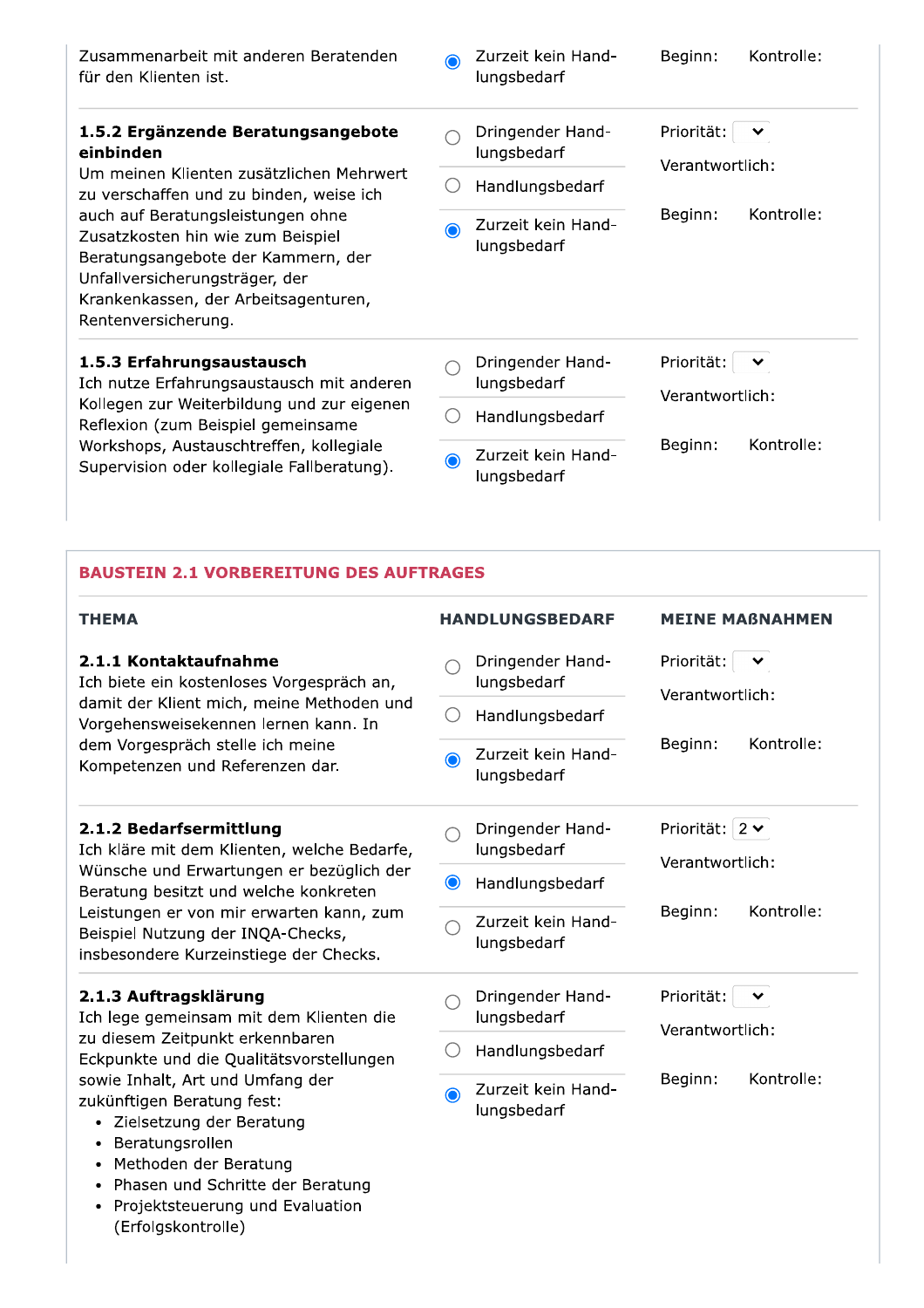- · involvierte Führungskräfte und Beschäftigte
- · eventuelle Einbindung des Betriebsrates/Personalrates und anderer Interessenvertretungen (wie Gleichstellungsbeauftragte, Schwerbehindertenvertretung)
- · Zeitrahmen der Beratung
- benötigte Daten und Unterlagen
- Kostenhöhe und verfügbares Budget

#### 2.1.4 Abgleich der Qualitätsvorstellungen

Ich gleiche mit dem Klienten die auf d Beratungsziele (Inhalt, Art und Umfar bezogenen Qualitätsvorstellungen ab, dessen Erwartungen den Möglichkeite dem zur Verfügung stehenden Budge entsprechen.

#### 2.1.5 Risikoabschätzung

Ich analysiere auf Grundlage der mir der Auftragsklärung zur Verfügung stehenden Informationen die Risiken Auftrages und schätze die Erfolgswahrscheinlichkeit ab. Dabei berücksichtige ich auch wechselseitig Akzeptanz, Verfügbarkeit und passen Kompetenzen.

#### 2.1.6 Angebot

Auf dieser Grundlage formuliere ich ei detailliertes und nachvollziehbares schriftliches Beratungsangebot. Im Ar sollte neben den Punkten aus der Auftragsklärung zudem folgendes berücksichtigt werden: Honorar und Zahlungskonditionen, Honorierung vo Zusatzleistungen, Start der Beratung Datenschutz, AGB, konkrete Terminplanung, Nutzungsrechte, Verschwiegenheitspflichten und Ausstiegsklausel.

| die<br>ng)<br>, damit<br>en und<br>t | Dringender Hand-<br>lungsbedarf<br>Handlungsbedarf<br>Zurzeit kein Hand-<br>$\bigcap$<br>lungsbedarf | Priorität:<br>Verantwortlich:<br>Kontrolle:<br>Beginn:             |
|--------------------------------------|------------------------------------------------------------------------------------------------------|--------------------------------------------------------------------|
| aus<br>des<br>e<br>de                | Dringender Hand-<br>lungsbedarf<br>Handlungsbedarf<br>Zurzeit kein Hand-<br>∩<br>lungsbedarf         | Priorität:<br>Verantwortlich:<br>Kontrolle:<br>Beginn:             |
| in<br>ngebot<br>'n<br>ı              | Dringender Hand-<br>lungsbedarf<br>Handlungsbedarf<br>$\bullet$<br>Zurzeit kein Hand-<br>lungsbedarf | Priorität:<br>$3 \vee$<br>Verantwortlich:<br>Kontrolle:<br>Beginn: |

# **BAUSTEIN 2.2 VERTRAG UND ARBEITSPLANUNG**

#### **THEMA**

#### 2.2.1 Vertrag

Ich schließe für jeden Beratungsauftrag einen Vertrag ab, in dem sich die Angebotspositionen wiederfinden. Die Zielvorgaben sind konkret und zeitlich gegliedert dargelegt.

# **HANDLUNGSBEDARF**

# **MEINE MABNAHMEN**

Dringender Hand- $\bigcap$ lungsbedarf

 $\bigcirc$  Handlungsbedarf

Zurzeit kein Hand- $\bigcirc$ lungsbedarf

Priorität:

Verantwortlich:

Beginn: Kontrolle: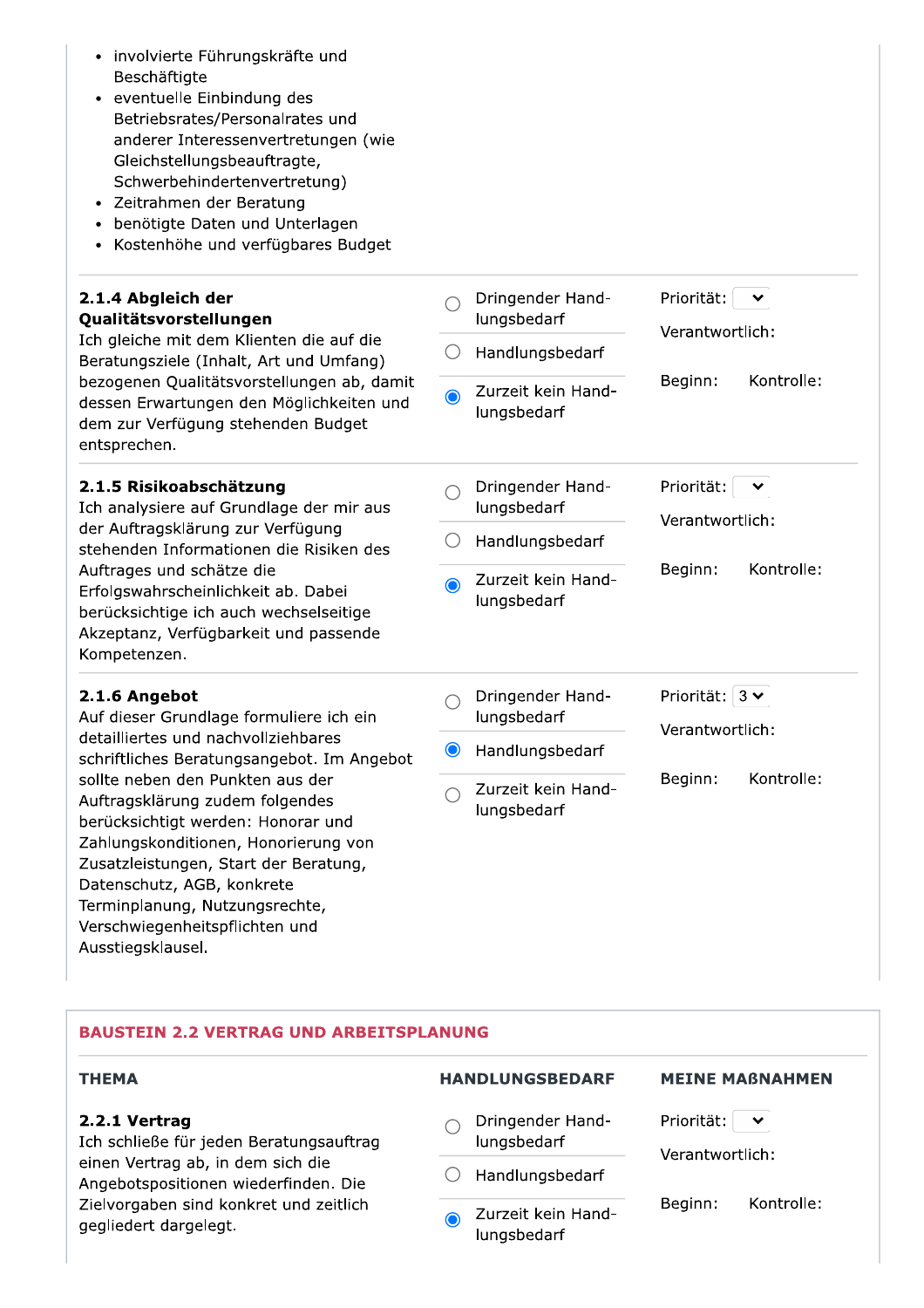#### Priorität:  $\blacktriangledown$ 2.2.2 Art und Weise der Dringender Hand- $\bigcap$ lungsbedarf Zusammenarbeit Verantwortlich: Ich vereinbare gemeinsam mit dem  $\bigcirc$  Handlungsbedarf Klienten, wie wir im Beratungsprozess Beginn: Kontrolle: miteinander kommunizieren und umgehen Zurzeit kein Hand- $\bigodot$ wollen. lungsbedarf 2.2.3 Arbeitsplanung Dringender Hand-Priorität:  $\checkmark$  $\bigcap$ Ich plane den Ablauf des Projektes lungsbedarf Verantwortlich: detailliert und stimme die Planung mit dem  $\bigcirc$  Handlungsbedarf Auftraggeber/Klienten ab. Bei der Planung Beginn: Kontrolle: berücksichtige ich unter anderem: Zurzeit kein Hand- $\bullet$ • Konkretisierung der Ziele der Beratung lungsbedarf (mit Teilzielen, Meilensteine) • Inhalte der Beratung/des Beratungsprozesses • Methodik (methodisches Vorgehen) • Daten, Informationen und technische (Hilfs-) Mittel der Beratung • Organisation: Vorgehensweise im Beratungsprozess • Entscheidungsprozesse und/oder Entscheidungsgremien • Kommunikationswege und ¬verfahren mit dem Klienten (inkl. Medien) • Personal/Ansprechpartner beim Klienten (auch Mitarbeitervertretung) • Verantwortlichkeiten des Personals beim Klienten • Detaillierte Zeitplanung des Beratungsprozesses • An-/Abnahmeschritte (Meilensteine, Zwischenergebnisse) • Ankündigungen von/ Umgang mit Verzögerungen • Verfahren bei Vertragsabweichungen • Fortlaufende Dokumentation des Beratungsprozesses 2.2.4 Ressourcensteuerung Dringender Hand-Priorität:  $\checkmark$  $\bigcap$ Ich vereinbare gemeinsam mit dem lungsbedarf Verantwortlich: Auftraggeber, welche Zeit-, Personal-,  $\bigcirc$ Handlungsbedarf Material-, Raum- und Finanzressourcen für die Realisierung der Arbeitsplanung Beginn: Kontrolle: Zurzeit kein Hand-∩ erforderlich sind und bereitgestellt werden lungsbedarf müssen. 2.2.5 Auftragsüberwachung Dringender Hand-Priorität:  $\checkmark$  $\bigcap$ Parallel zur Projektplanung lege ich lungsbedarf Verantwortlich: gemeinsam mit dem Auftraggeber fest, von  $\bigcirc$  Handlungsbedarf wem und wie Entscheidungen (zum Beispiel verantwortliche Personen) getroffen und Beginn: Kontrolle: Zurzeit kein Hand- $\odot$ wie die Arbeitsschritte überprüft werden lungsbedarf (zum Beispiel ein Leitungs- und Steuerungsverfahren, Festlegung von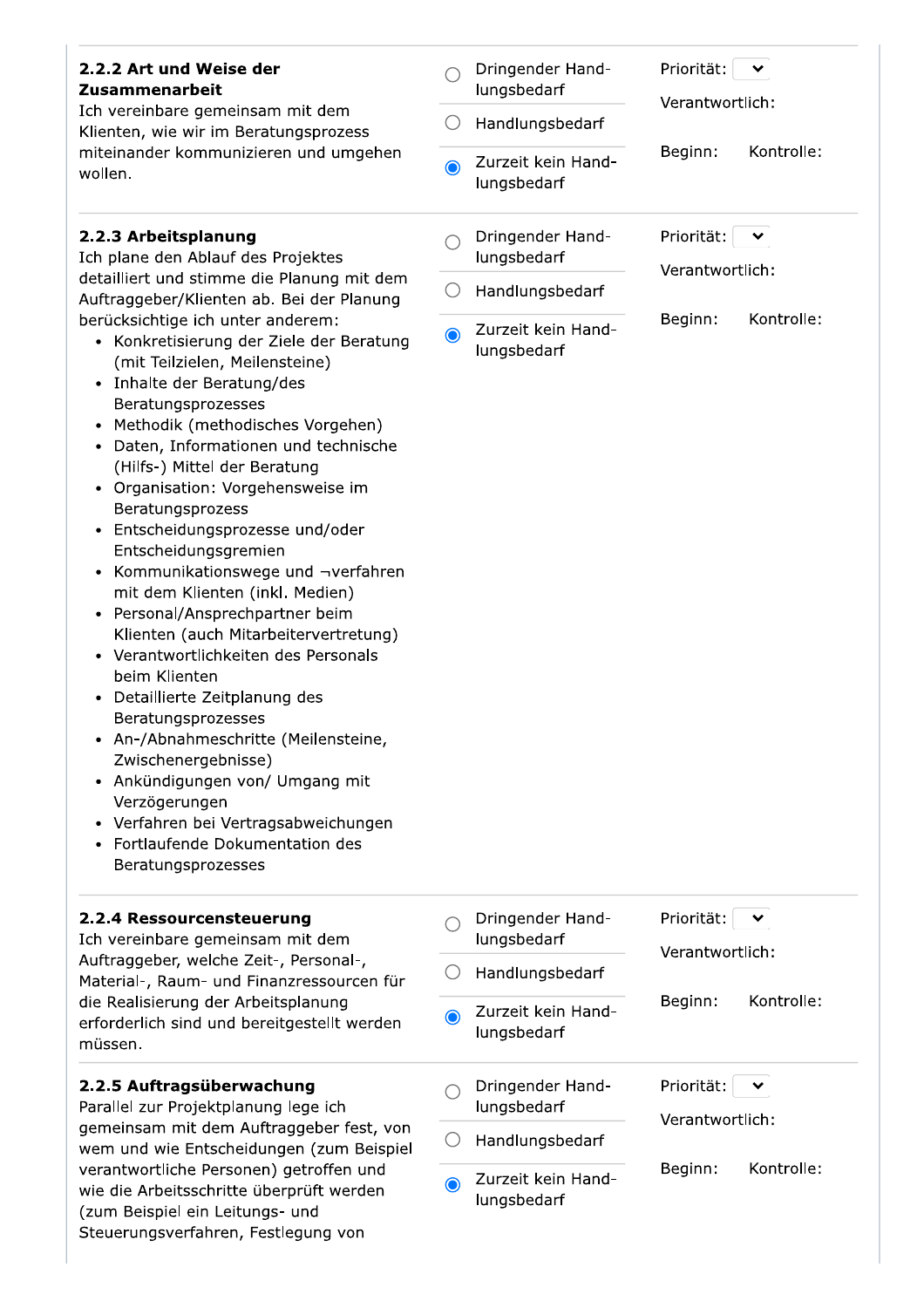# **BAUSTEIN 2.3 DURCHFÜHRUNG DES AUFTRAGS**

| THEMA                                                                                                                                                                                                                                                                                                                                                                                                                                                                                                                                                                                             |           | <b>HANDLUNGSBEDARF</b>            | <b>MEINE MABNAHMEN</b>                        |
|---------------------------------------------------------------------------------------------------------------------------------------------------------------------------------------------------------------------------------------------------------------------------------------------------------------------------------------------------------------------------------------------------------------------------------------------------------------------------------------------------------------------------------------------------------------------------------------------------|-----------|-----------------------------------|-----------------------------------------------|
| 2.3.1 Analyse und Einstieg<br>Bei der Datensammlung und Analyse der                                                                                                                                                                                                                                                                                                                                                                                                                                                                                                                               |           | Dringender Hand-<br>lungsbedarf   | Priorität:<br>Verantwortlich:                 |
| Ausgangssituation versuche ich möglichst<br>die Sichtweisen aller Betroffenen                                                                                                                                                                                                                                                                                                                                                                                                                                                                                                                     | ()        | Handlungsbedarf                   |                                               |
| einzubeziehen. Dabei nutze ich zur Analyse<br>der Situation qualitätsgesicherte<br>Instrumente wie zum Beispiel die OM-<br>Praxis-Checks (www.offensive-<br>mittelstand.de) oder Instrumente der Fach-<br>und Berufsverbände.                                                                                                                                                                                                                                                                                                                                                                     | $\bullet$ | Zurzeit kein Hand-<br>lungsbedarf | Kontrolle:<br>Beginn:                         |
| 2.3.2 Sicherheit, Gesundheit,<br><b>Umweltschutz</b>                                                                                                                                                                                                                                                                                                                                                                                                                                                                                                                                              |           | Dringender Hand-<br>lungsbedarf   | Priorität:<br>$\checkmark$<br>Verantwortlich: |
| Ich achte darauf, dass bei dem Projekt die<br>notwendigen Maßnahmen zum sicheren und                                                                                                                                                                                                                                                                                                                                                                                                                                                                                                              | O         | Handlungsbedarf                   |                                               |
| gesundheitsgerechten Arbeiten eingehalten<br>werden. Ich achte auch darauf, dass die im<br>Beratungsprojekt festgelegten Maßnahmen<br>für das Unternehmen des Klienten den<br>Anforderungen an Sicherheit, Gesundheit<br>und Umweltschutz entsprechen. Falls<br>erforderlich, weise ich auf den Nutzen und<br>die Notwendigkeit einer<br>Gefährdungsbeurteilung hin<br>beziehungsweise veranlasse sie (zum<br>Beispiel bei psychischen und physischen<br>Belastungen für Führungskräfte und<br>Beschäftigte - gegebenenfalls Fachkraft für<br>Arbeitssicherheit und Betriebsarzt<br>hinzuziehen). | $\odot$   | Zurzeit kein Hand-<br>lungsbedarf | Kontrolle:<br>Beginn:                         |
| 2.3.3 Maßnahmenentwicklung<br>Die erforderlichen Maßnahmen im                                                                                                                                                                                                                                                                                                                                                                                                                                                                                                                                     |           | Dringender Hand-<br>lungsbedarf   | Priorität:<br>丷                               |
| Unternehmen des Klienten erarbeite ich je<br>nach Projektinhalt und -aufbau gemeinsam                                                                                                                                                                                                                                                                                                                                                                                                                                                                                                             | ()        | Handlungsbedarf                   | Verantwortlich:                               |
| mit den Beschäftigten und den<br>Führungskräften. Die verbindliche<br>Festlegung von Maßnahmen erfolgt immer<br>durch die Verantwortlichen im<br>Unternehmen.                                                                                                                                                                                                                                                                                                                                                                                                                                     | $\bullet$ | Zurzeit kein Hand-<br>lungsbedarf | Kontrolle:<br>Beginn:                         |
| 2.3.4 Klienten handlungsfähig machen<br>Ich gebe Hilfe zur Selbsthilfe. Ich lege den                                                                                                                                                                                                                                                                                                                                                                                                                                                                                                              |           | Dringender Hand-<br>lungsbedarf   | Priorität:<br>丷<br>Verantwortlich:            |
| Beratungsprozess so an, dass die<br>Beteiligten im Unternehmen des Klienten                                                                                                                                                                                                                                                                                                                                                                                                                                                                                                                       |           | Handlungsbedarf                   |                                               |
| die Maßnahmen eigenständig und<br>eigenverantwortlich umsetzen können.                                                                                                                                                                                                                                                                                                                                                                                                                                                                                                                            | $\bullet$ | Zurzeit kein Hand-<br>lungsbedarf | Kontrolle:<br>Beginn:                         |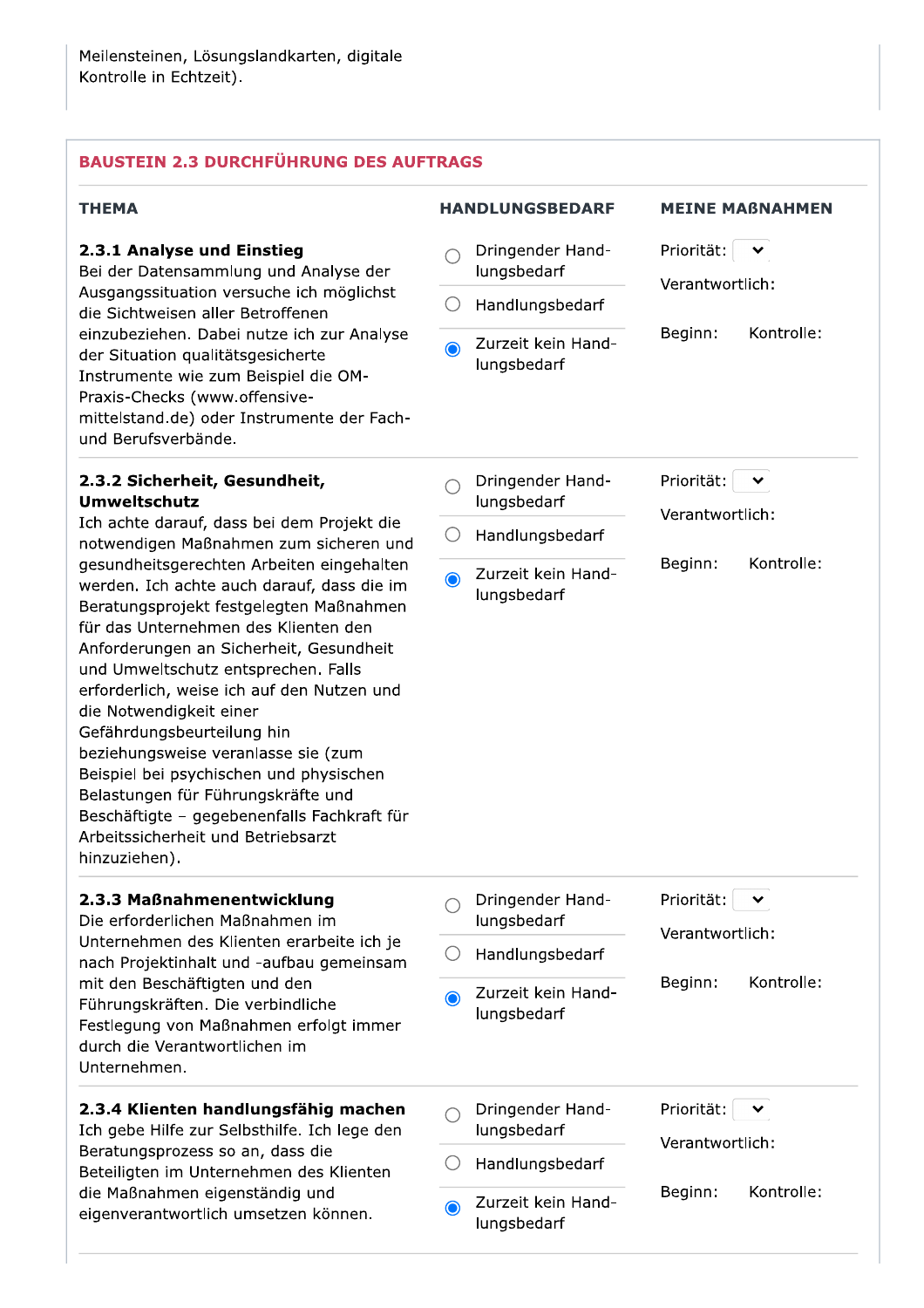| 2.3.5 Risikobetrachtung (Chancen und<br>Gefahren)<br>Die Risiken, die durch meine Beratung für<br>das Unternehmen des Klienten und auch für<br>mich auftreten können, analysiere und<br>beurteile ich fortlaufend, um Chancen<br>gezielt zu nutzen und Gefahren minimieren,<br>überwachen und kontrollieren zu können.                                                                                                                                                                                                                                                       | $\bullet$ | Dringender Hand-<br>lungsbedarf<br>Handlungsbedarf<br>Zurzeit kein Hand-<br>lungsbedarf | Priorität:<br>Verantwortlich:<br>Kontrolle:<br>Beginn:                 |
|------------------------------------------------------------------------------------------------------------------------------------------------------------------------------------------------------------------------------------------------------------------------------------------------------------------------------------------------------------------------------------------------------------------------------------------------------------------------------------------------------------------------------------------------------------------------------|-----------|-----------------------------------------------------------------------------------------|------------------------------------------------------------------------|
| 2.3.6 Kontinuierliche Verfeinerung der<br>Arbeitsplanung<br>Ich überprüfe regelmäßig die<br>Arbeitsplanung (Kontrolle der Leistungen)<br>und verfeinere bei Bedarf die Planung<br>gemeinsam mit dem Klienten. Eventuelle<br>Auswirkungen von Änderungen der Planung<br>stimme ich mit dem Klienten ab und<br>vereinbare Anpassungen der Ressourcen<br>(wie Zeit, Kosten, Personal, usw.), bevor ich<br>sie umsetze.                                                                                                                                                          | $\odot$   | Dringender Hand-<br>lungsbedarf<br>Handlungsbedarf<br>Zurzeit kein Hand-<br>lungsbedarf | Priorität:<br>$\checkmark$<br>Verantwortlich:<br>Kontrolle:<br>Beginn: |
| 2.3.7 Unvorhersehbare Änderungen<br>und Wünsche des Klienten<br>Ich weise den Klienten darauf hin, wenn<br>sich durch kurzfristig auftretende,<br>unvorhersehbare Änderungen im<br>Beratungsablauf oder durch zusätzliche<br>Wünsche des Klienten der vereinbarte<br>Umfang der Beratungsleistung verändert.<br>So kann der Klient abschätzen, wie sich die<br>Änderungen beziehungsweise seine<br>Wünsche auf Kosten und Termine<br>auswirken. Ich führe die Änderungen erst<br>dann durch, wenn wir Leistung, Aufwand,<br>Zeit und Kosten geklärt und vereinbart<br>haben. | $\odot$   | Dringender Hand-<br>lungsbedarf<br>Handlungsbedarf<br>Zurzeit kein Hand-<br>lungsbedarf | Priorität:<br>Verantwortlich:<br>Kontrolle:<br>Beginn:                 |
| 2.3.8 Terminprobleme<br>Ich informiere den Klienten rechtzeitig,<br>wenn sich bei mir Terminverschiebungen<br>ergeben und vereinbare mit ihm das<br>weitere Vorgehen.                                                                                                                                                                                                                                                                                                                                                                                                        | $\bullet$ | Dringender Hand-<br>lungsbedarf<br>Handlungsbedarf<br>Zurzeit kein Hand-<br>lungsbedarf | Priorität:<br>$\checkmark$<br>Verantwortlich:<br>Kontrolle:<br>Beginn: |
| 2.3.9 Schwachstellen in meiner<br><b>Beratung und kontinuierliche</b><br>Verbesserung<br>Durch Hinweise aus Gesprächen und<br>Rückmeldungen vom Klienten versuche ich<br>schon während des Beratungsprozesses,<br>Schwachstellen in meiner Arbeit heraus zu<br>finden. Ich lege Maßnahmen zur<br>Verbesserung fest. Dazu gehören auch die<br>fortlaufende Überprüfung und Verbesserung<br>der Kommunikationswege im Projekt.                                                                                                                                                 | $\bullet$ | Dringender Hand-<br>lungsbedarf<br>Handlungsbedarf<br>Zurzeit kein Hand-<br>lungsbedarf | Priorität:<br>$\checkmark$<br>Verantwortlich:<br>Kontrolle:<br>Beginn: |

# 2.3.10 Begleitende Umsetzung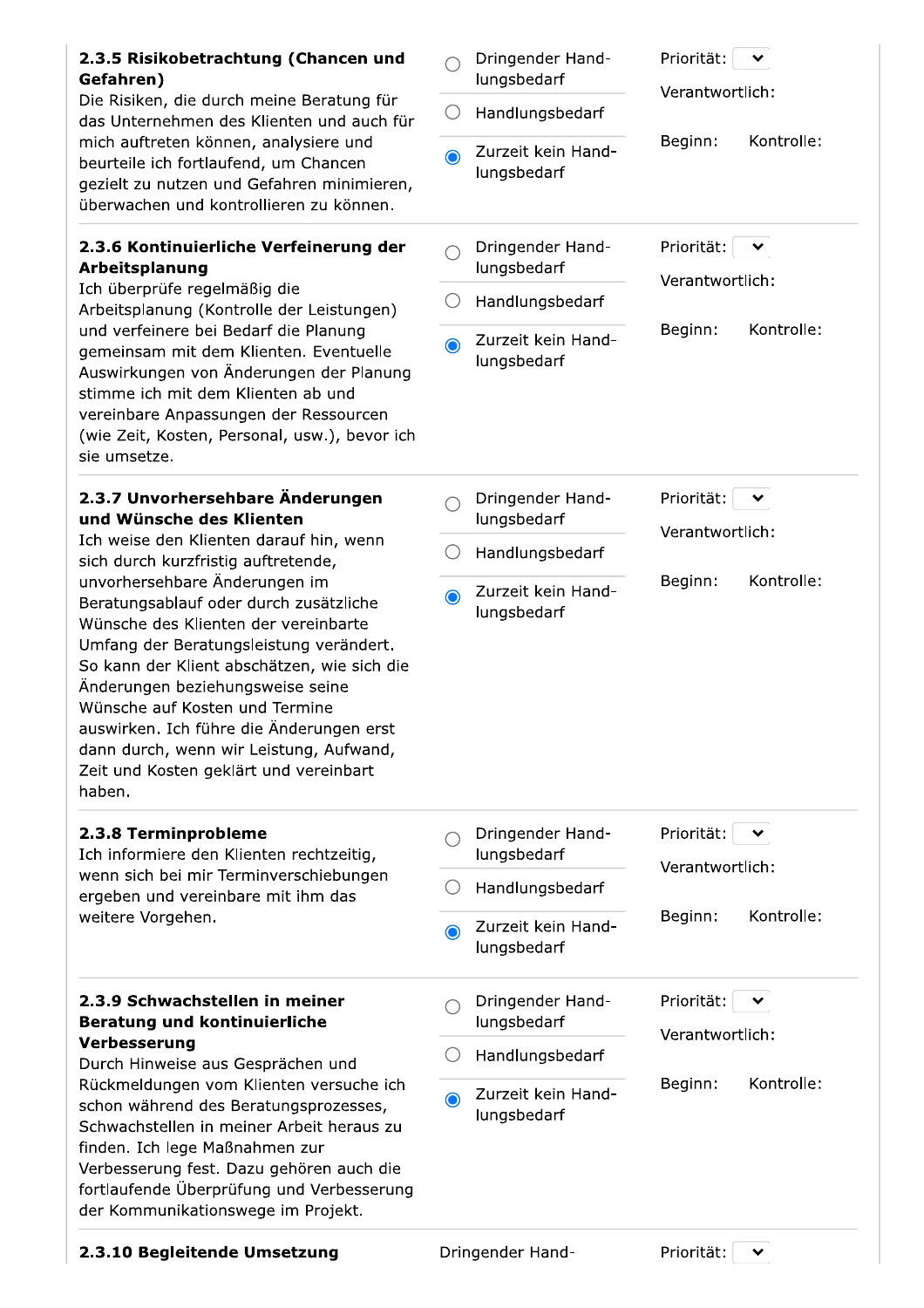| Ich prüfe, wie ich die eigenständige<br>Umsetzung beim Klienten sichern kann<br>beziehungsweise inwieweit ich die<br>Umsetzung begleiten muss. Ich strebe eine<br>abnehmende Intensität meiner Beratung<br>an. Ich gebe Hilfe zur Selbsthilfe.                                                |           | lungsbedarf<br>Handlungsbedarf    | Verantwortlich:<br>Kontrolle:<br>Beginn: |
|-----------------------------------------------------------------------------------------------------------------------------------------------------------------------------------------------------------------------------------------------------------------------------------------------|-----------|-----------------------------------|------------------------------------------|
|                                                                                                                                                                                                                                                                                               | $\bullet$ | Zurzeit kein Hand-<br>lungsbedarf |                                          |
| 2.3.11 .Konfliktfälle durch den<br><b>Beratungsprozess</b><br>Ursachen für Konflikte oder<br>Missverständnisse, die durch meine<br>Beratung entstehen, spreche ich offen an.<br>Ich versuche, sie bereits im<br>Entstehungsprozess gemeinsam mit den<br>Betroffenen und Beteiligten zu lösen. |           | Dringender Hand-<br>lungsbedarf   | Priorität:<br>丷<br>Verantwortlich:       |
|                                                                                                                                                                                                                                                                                               |           | Handlungsbedarf                   |                                          |
|                                                                                                                                                                                                                                                                                               | $\odot$   | Zurzeit kein Hand-<br>lungsbedarf | Kontrolle:<br>Beginn:                    |
| 2.3.12 Konfliktfälle beim Klienten<br>Konflikte im Unternehmen des Klienten, die                                                                                                                                                                                                              |           |                                   |                                          |
|                                                                                                                                                                                                                                                                                               |           | Dringender Hand-<br>lungsbedarf   | Priorität:<br>$\checkmark$               |
| meine Beratungsleistung tangieren, spreche<br>ich beim Klienten an (Tabuisierung                                                                                                                                                                                                              | ()        | Handlungsbedarf                   | Verantwortlich:                          |

# **BAUSTEIN 2.4 ABSCHLUSS DES AUFTRAGS**

| <b>THEMA</b>                                                                                                                                                                                                                                                                                                                                                                                                                                                                  | <b>HANDLUNGSBEDARF</b> |                                   |                 | <b>MEINE MABNAHMEN</b> |
|-------------------------------------------------------------------------------------------------------------------------------------------------------------------------------------------------------------------------------------------------------------------------------------------------------------------------------------------------------------------------------------------------------------------------------------------------------------------------------|------------------------|-----------------------------------|-----------------|------------------------|
| 2.4.1 Evaluation<br>Ich bewerte nach jeder Beratung den Erfolg<br>des Projektes anhand der im Auftrag<br>vereinbarten Kriterien. Kriterien für die<br>Evaluation können zum Beispiel sein:<br>Entwicklung neuer Dienstleistungen,<br>• Verfahrenseffektivität,<br>Verfahrensverbesserungen,<br>٠<br>bessere Nutzung der Ressourcen,<br>$\bullet$<br>Einsatzbereitschaft der Beschäftigten,<br>٠<br>Verkaufskontakte,<br>$\bullet$<br>Zufriedenheit des Klienten.<br>$\bullet$ |                        | Dringender Hand-<br>lungsbedarf   | Priorität:<br>丷 |                        |
|                                                                                                                                                                                                                                                                                                                                                                                                                                                                               |                        | Handlungsbedarf                   | Verantwortlich: |                        |
|                                                                                                                                                                                                                                                                                                                                                                                                                                                                               | ∩                      | Zurzeit kein Hand-<br>lungsbedarf | Beginn:         | Kontrolle:             |
| Ich dokumentiere die Ergebnisse der<br>Evaluation.                                                                                                                                                                                                                                                                                                                                                                                                                            |                        |                                   |                 |                        |
| 2.4.2 Ergebnisbericht<br>Ich dokumentiere die Beratungsergebnisse<br>in einem schriftlichen Bericht. Dieser                                                                                                                                                                                                                                                                                                                                                                   |                        | Dringender Hand-<br>lungsbedarf   | Priorität:      | $\checkmark$           |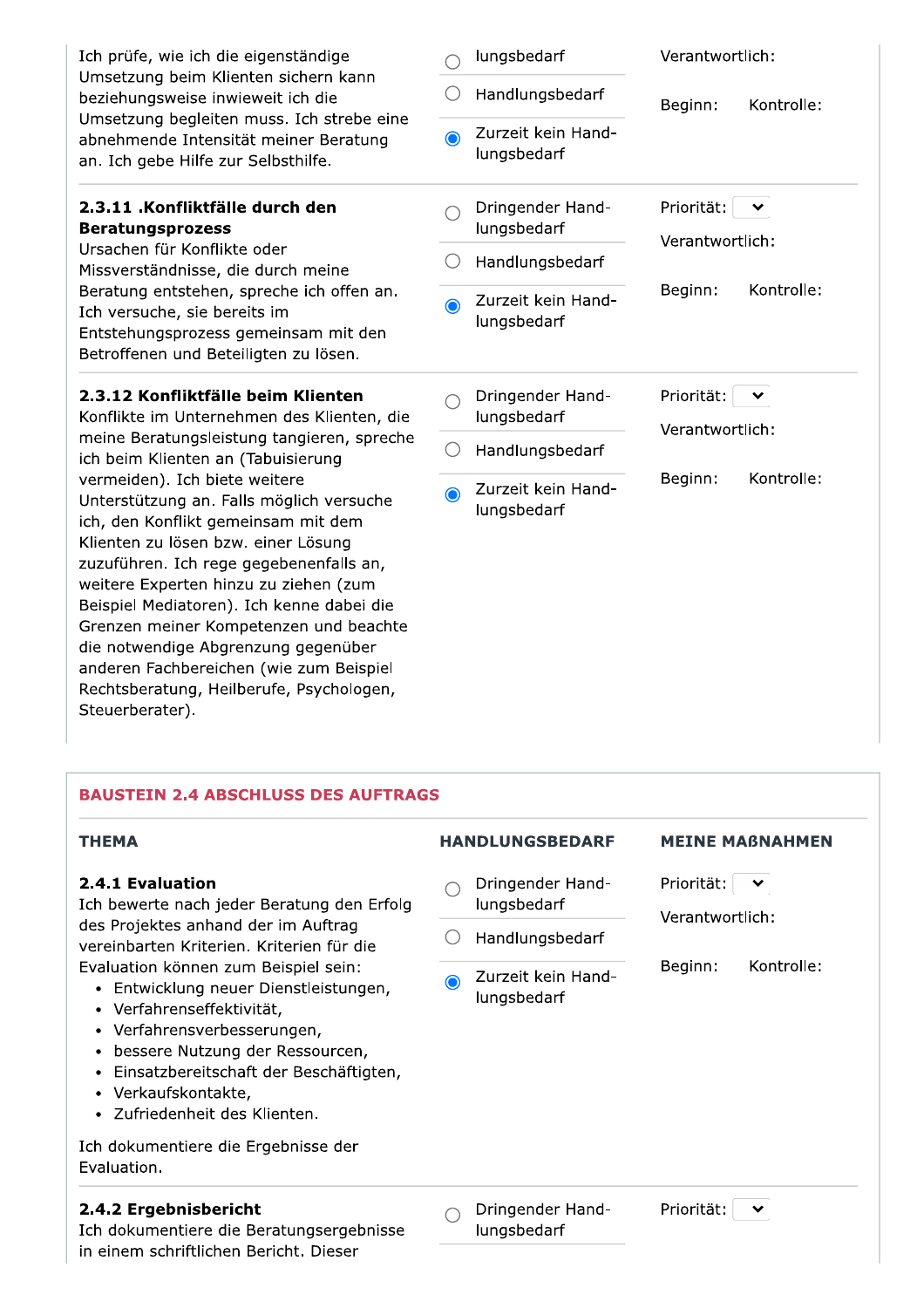| Bericht enthält mindestens<br>• Unternehmensbeschreibung<br>• Auftragsbeschreibung<br>· die Ergebnisse der<br>Unternehmensanalyse,<br>· die festgestellten Handlungsbedarfe,<br>· die Ergebnisse der umgesetzten<br>Maßnahmen<br>weitere noch umzusetzende Maßnahmen.                                                                                  | $\bullet$ | Handlungsbedarf<br>Zurzeit kein Hand-<br>lungsbedarf | Verantwortlich:<br>Kontrolle:<br>Beginn:      |
|--------------------------------------------------------------------------------------------------------------------------------------------------------------------------------------------------------------------------------------------------------------------------------------------------------------------------------------------------------|-----------|------------------------------------------------------|-----------------------------------------------|
| 2.4.3 Referenzklienten<br>Abschlussgespräch und Abnahme der<br>Beratungsleistung Ich führe am Ende jedes<br>Beratungsprojektes ein Abschlussgespräch<br>mit dem Klienten, um die Beratung noch<br>einmal gemeinsam zu bewerten und die<br>erbrachten Leistungen abschließend<br>abzunehmen. Ich erfrage ein persönliches<br>Feedback zu meiner Person. |           | Dringender Hand-<br>lungsbedarf                      | Priorität:<br>⌄<br>Verantwortlich:            |
|                                                                                                                                                                                                                                                                                                                                                        |           | Handlungsbedarf                                      |                                               |
|                                                                                                                                                                                                                                                                                                                                                        | $\bullet$ | Zurzeit kein Hand-<br>lungsbedarf                    | Kontrolle:<br>Beginn:                         |
| 2.4.4 Referenzklienten<br>Ich frage den Klienten ob er bereit wäre,<br>sich mit Namen, Firmendaten und<br>Beratungsthemen für mich als<br>Referenzgeber zur Verfügung zu stellen.                                                                                                                                                                      |           | Dringender Hand-<br>lungsbedarf                      | Priorität:<br>$\checkmark$<br>Verantwortlich: |
|                                                                                                                                                                                                                                                                                                                                                        |           | Handlungsbedarf                                      |                                               |
|                                                                                                                                                                                                                                                                                                                                                        | $\bullet$ | Zurzeit kein Hand-<br>lungsbedarf                    | Kontrolle:<br>Beginn:                         |
| 2.4.5 Nachbetreuung<br>Ich kontaktiere nach Abschluss des<br>Beratungsprojektes den Klienten (zum<br>Beispiel nach 3 oder 6 Monaten), um zu<br>erfahren, wie der Stand der Umsetzung ist<br>und welche weiteren Effekte eingetreten<br>sind.                                                                                                           |           | Dringender Hand-<br>lungsbedarf                      | Priorität:<br>Verantwortlich:                 |
|                                                                                                                                                                                                                                                                                                                                                        |           | Handlungsbedarf                                      |                                               |
|                                                                                                                                                                                                                                                                                                                                                        | ◉         | Zurzeit kein Hand-<br>lungsbedarf                    | Kontrolle:<br>Beginn:                         |

# **BAUSTEIN 3.1 KOMPETENZANFORDERUNGEN AN DIE BERATUNG**

| <b>HANDLUNGSBEDARF</b>                       | <b>MEINE MABNAHMEN</b>                        |  |
|----------------------------------------------|-----------------------------------------------|--|
| Dringender Hand-<br>lungsbedarf              | Priorität:<br>$\checkmark$<br>Verantwortlich: |  |
| Handlungsbedarf                              |                                               |  |
| Zurzeit kein Hand-<br>lungsbedarf            | Kontrolle:<br>Beginn:                         |  |
| Dringender Hand-<br>lungsbedarf              | Priorität:<br>$\checkmark$<br>Verantwortlich: |  |
| Handlungsbedarf                              |                                               |  |
| Zurzeit kein Hand-<br>$\odot$<br>lungsbedarf | Kontrolle:<br>Beginn:                         |  |
|                                              |                                               |  |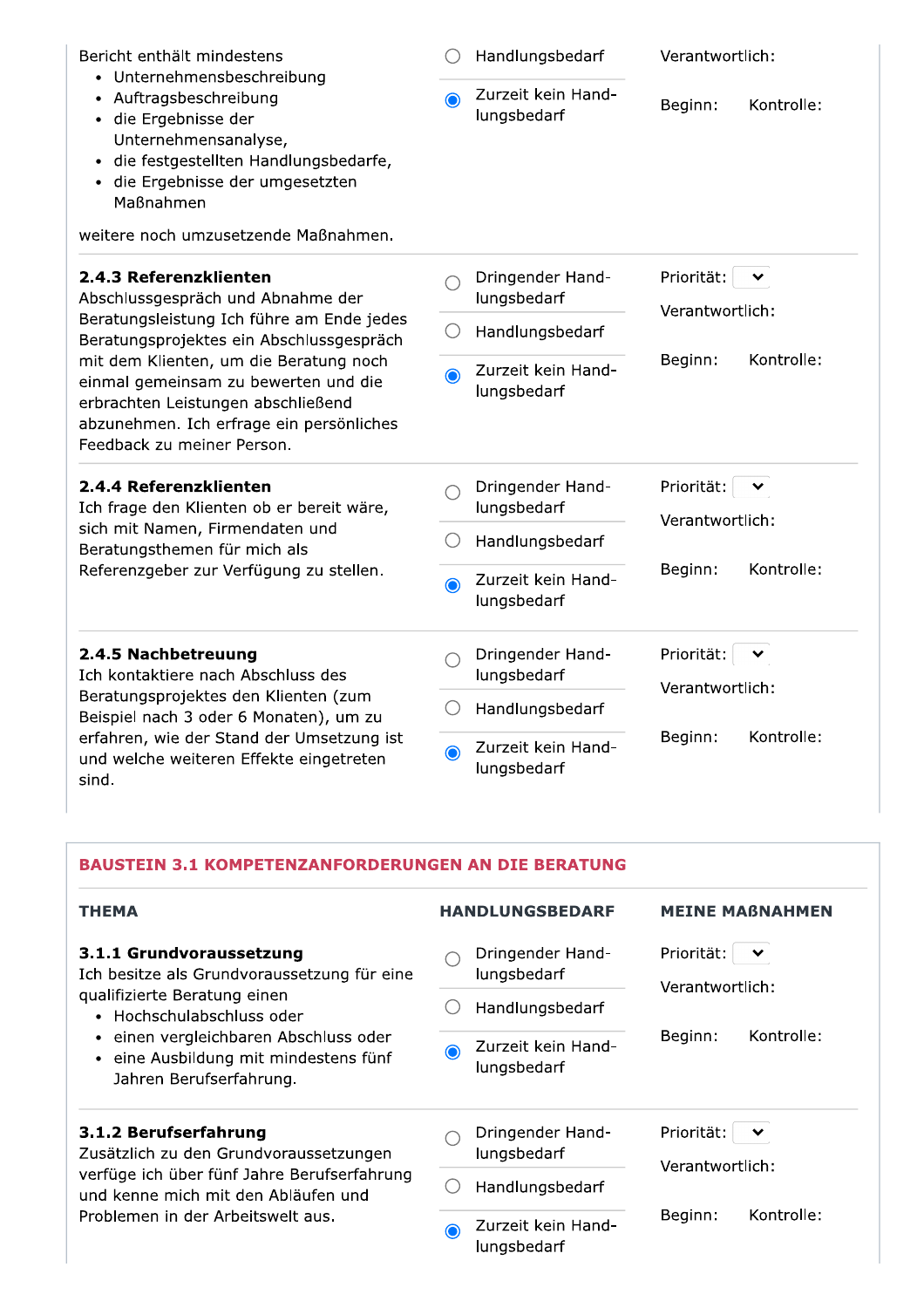| 3.1.3 Referenzen<br>Ich kann drei differenzierte Referenzen aus<br>den letzten zwei Jahren über meine<br>Beratungstätigkeit von unterschiedlichen<br>Unternehmen vorweisen (Ansprechpartner<br>mit Telefonnummer, Kurzbeschreibung der<br>Beratung/Aufgabenstellung, Begründung<br>der Zufriedenheit des Klienten).                                                                  |                 | Dringender Hand-<br>lungsbedarf   | Priorität:<br>丷<br>Verantwortlich:            |
|--------------------------------------------------------------------------------------------------------------------------------------------------------------------------------------------------------------------------------------------------------------------------------------------------------------------------------------------------------------------------------------|-----------------|-----------------------------------|-----------------------------------------------|
|                                                                                                                                                                                                                                                                                                                                                                                      | ( )             | Handlungsbedarf                   |                                               |
|                                                                                                                                                                                                                                                                                                                                                                                      | $\bullet$       | Zurzeit kein Hand-<br>lungsbedarf | Kontrolle:<br>Beginn:                         |
| 3.1.4 Stand der Fachdiskussion kennen<br>Um überzeugend und innovativ beraten zu<br>können, muss ich den Stand der<br>fachbezogenen und/oder wissenschaftlichen<br>Diskussion in meinem Beratungsfeld<br>kennen. Aus diesem Grund informiere ich<br>mich fortlaufend über neue fachliche<br>Publikationen, wissenschaftliche<br>Erkenntnisse und Studien in meinem<br>Beratungsfeld. |                 | Dringender Hand-<br>lungsbedarf   | Priorität:<br>$\checkmark$<br>Verantwortlich: |
|                                                                                                                                                                                                                                                                                                                                                                                      | $\left(\right)$ | Handlungsbedarf                   |                                               |
|                                                                                                                                                                                                                                                                                                                                                                                      | $\bigcirc$      | Zurzeit kein Hand-<br>lungsbedarf | Kontrolle:<br>Beginn:                         |
| 3.1.5 Reflexion<br>Ich werte die Erfahrungen meiner<br>Beratungsprozesse regelmäßig aus und<br>überlege, welche Kompetenzen ich<br>ausbauen sollte.                                                                                                                                                                                                                                  |                 | Dringender Hand-<br>lungsbedarf   | Priorität:<br>$\checkmark$<br>Verantwortlich: |
|                                                                                                                                                                                                                                                                                                                                                                                      |                 | Handlungsbedarf                   |                                               |
|                                                                                                                                                                                                                                                                                                                                                                                      | $\bullet$       | Zurzeit kein Hand-<br>lungsbedarf | Kontrolle:<br>Beginn:                         |
| 3.1.6 Zusätzliche<br>Qualifikationsnachweise<br>Ich kann neben den oben genannten<br>Grundvoraussetzungen zertifizierte<br>Weiterbildungen in meinen<br>Beratungsfeldern nachweisen - zum<br>Beispiel über neue Erkenntnisse zum<br>eigenen Fachthema, Kommunikation,<br>Coaching, Prozessberatung.                                                                                  |                 | Dringender Hand-<br>lungsbedarf   | Priorität:<br>Verantwortlich:                 |
|                                                                                                                                                                                                                                                                                                                                                                                      |                 | Handlungsbedarf                   |                                               |
|                                                                                                                                                                                                                                                                                                                                                                                      | $\bigcirc$      | Zurzeit kein Hand-<br>lungsbedarf | Kontrolle:<br>Beginn:                         |
| 3.1.7 Zertifikate und Autorisierungen<br>Ich kann über Zertifizierungen und<br>Autorisierungen darstellen, dass ich<br>Qualitätsstandards erfülle - wie zum<br>Beispiel QM-Zertifizierung, Zertifizierungen<br>der Verbände, KFW runder Tisch,<br>unternehmensWert: Mensch, Offensive-<br>Mittelstands-Berater, DEX-Berater, BAFA<br>etc.                                            |                 | Dringender Hand-<br>lungsbedarf   | Priorität:<br>Verantwortlich:                 |
|                                                                                                                                                                                                                                                                                                                                                                                      | ()              | Handlungsbedarf                   |                                               |
|                                                                                                                                                                                                                                                                                                                                                                                      | $\bullet$       | Zurzeit kein Hand-<br>lungsbedarf | Kontrolle:<br>Beginn:                         |
| 3.1.8 Verbandsmitgliedschaften<br>Ich dokumentiere in meiner öffentlichen<br>Darstellung meine Mitgliedschaften in<br>Verbänden und in Netzwerken zur<br>Beratungsqualität, um sichtbar zu machen,<br>dass ich mich für meine Berufsgruppe und<br>die Gesellschaft engagiere und den                                                                                                 |                 | Dringender Hand-<br>lungsbedarf   | Priorität:<br>Verantwortlich:                 |
|                                                                                                                                                                                                                                                                                                                                                                                      |                 | Handlungsbedarf                   |                                               |
|                                                                                                                                                                                                                                                                                                                                                                                      | $\bullet$       | Zurzeit kein Hand-<br>lungsbedarf | Kontrolle:<br>Beginn:                         |